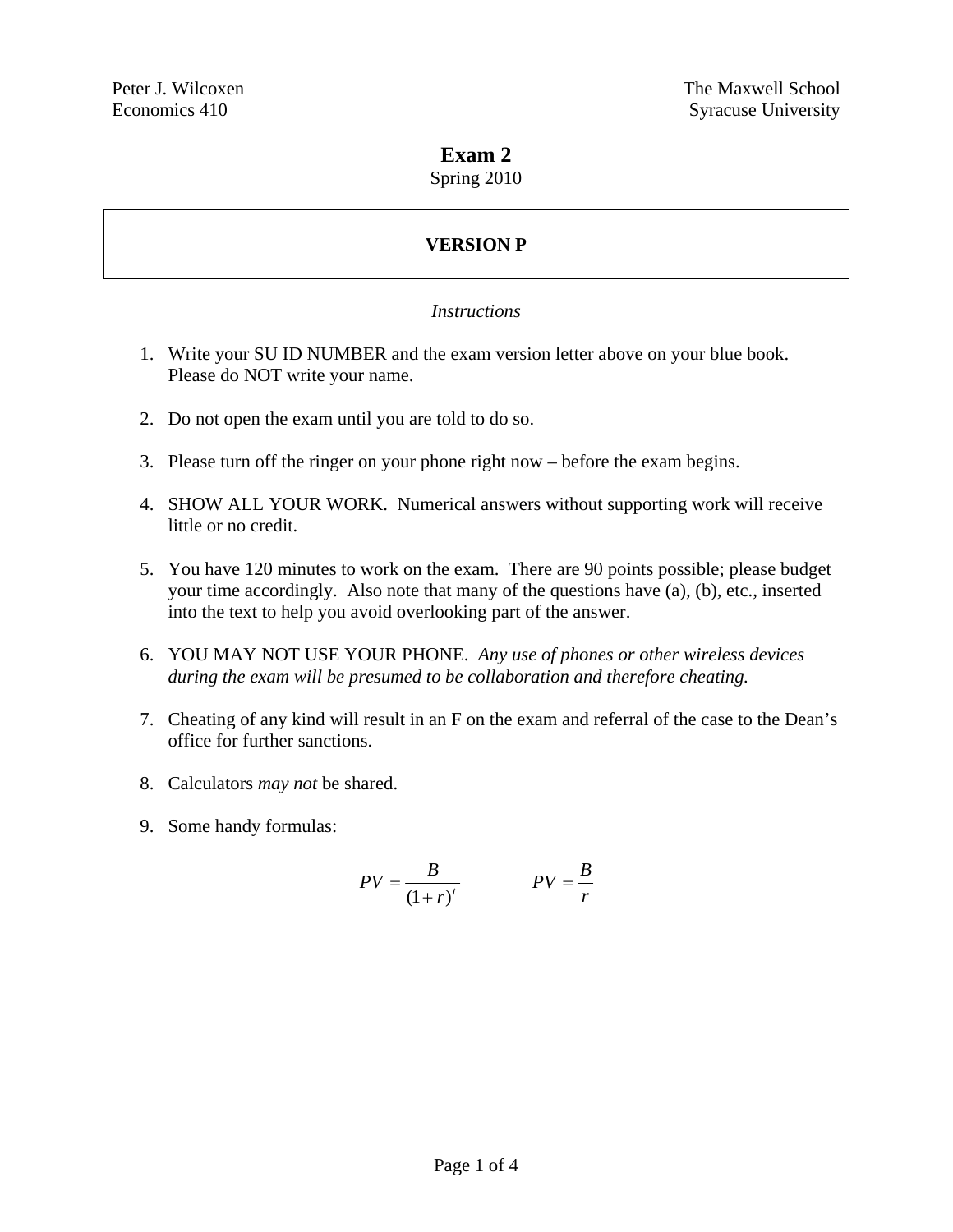#### **Question 1: Pollution Control Under Uncertainty (15 points)**

The marginal benefits of abating a pollutant are given by  $MBA = 360 - 2^*Q$ . Two sources of the pollutant were recently regulated. Just before regulation, each source was emitting 100 tons of the pollutant (200 tons total). At the time of regulation, the sources were believed to have identical abatement costs given by:  $MCAi = 2*Qi$ . A tax policy was established that would have been efficient if those costs had been correct. However, the projected MCA for source 2 turned out to be wrong. Its true cost curve is  $MCA2 = 1*Q2$ .

Please calculate: (a) each firm's efficient amount of abatement had the original MCA2 had been correct; (b) the tax rate that would have been imposed assuming the original MCA2 was correct; (c) the amount of abatement that would be efficient for each firm given the true MCA2; (d) the actual amount of abatement done by each firm; and (e) the deadweight loss, if any, associated with the policy.

## **Question 2: Travel Cost (15 points)**

A county government would like to determine the recreational value of a beach it maintains at a lake. No admission fee is charged and 11,400 people visit the lake each year. They come from five geographic zones labeled A through E. The cost of a round trip to the lake from each zone is shown in the table below, along with each zone's population and the number of people who visit from the zone.

| Zone | <b>Travel Cost</b> | <b>Population</b> | <b>Visitors</b> |
|------|--------------------|-------------------|-----------------|
| Α    | \$10               | 1,000             | 1,000           |
| B    | \$20               | 5,600             | 4,200           |
| C    | \$30               | 8,000             | 4,000           |
| D    | \$40               | 8,800             | 2,200           |
| E    | \$50               | 10,000            |                 |

The public's willingness to pay for visits to the park (including people from all zones) is known to be given by an equation of the form:  $W2P = A - B^*Q$ , where Q is the number of visitors and A and B are constants.

Please compute: (a) the number of people who would visit the park if a \$10 admission fee were charged, (b) the values of A and B, (c) the amount of consumer surplus currently produced by the park each year, and (d) the present value of keeping the land as a park forever when the interest rate is 10%.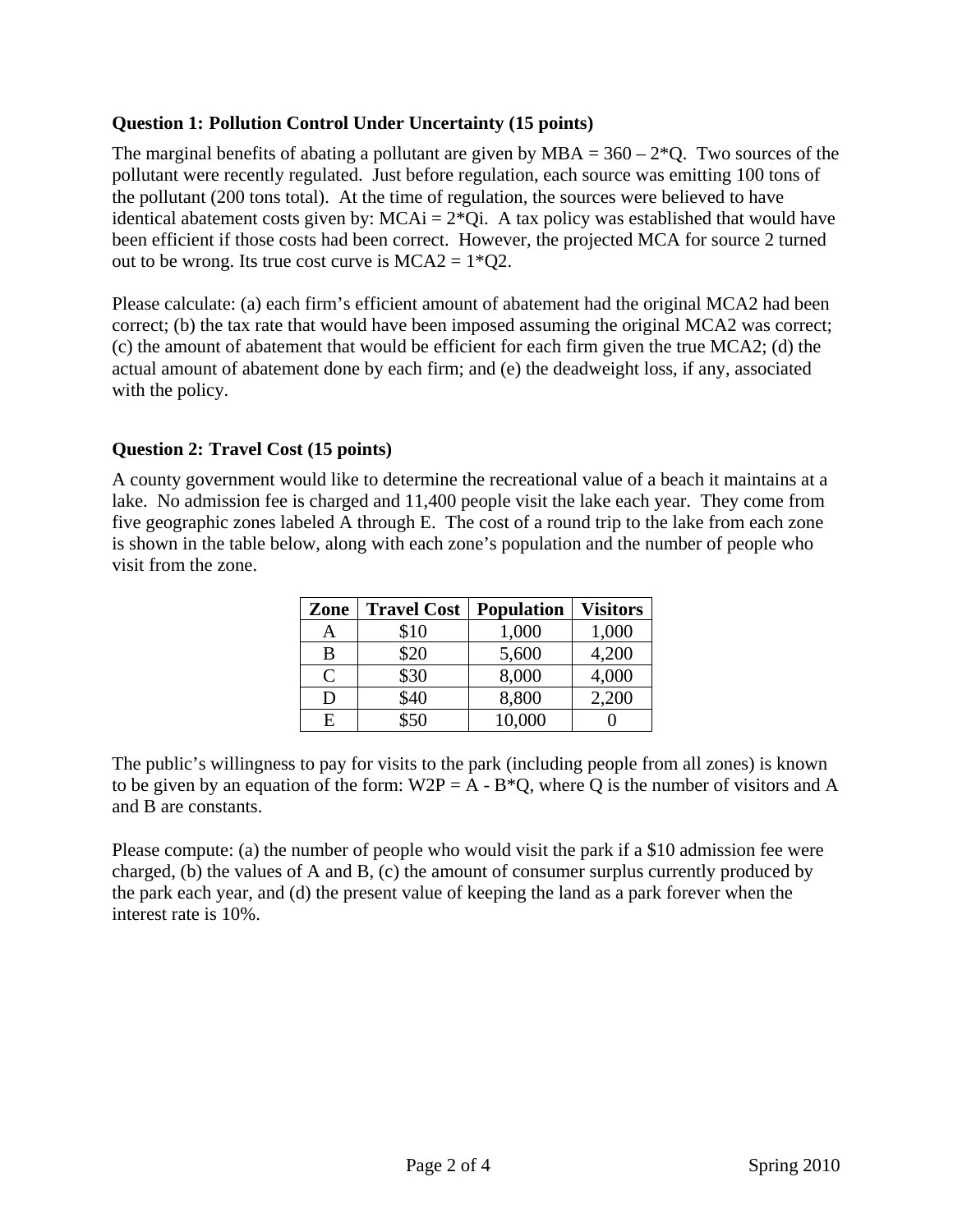### **Question 3: Option Value (15 points)**

A company must comply with a new tradable permit program for its emissions. It currently owns one permit (to keep things simple) and is deciding whether or not to sell it. The permit entitles the owner to emit 1 ton of pollution in *each* of 2 periods: now (period 0) and one year in the future (period 1). If the company owns the permit in period 0, it can avoid \$10,000 of abatement cost (paid at 0); if it owns the permit in period 1, it can avoid \$30,000 of abatement cost (paid at 1); if it owns the permit in both periods, it avoids both costs. The company can sell the permit in period 0 for \$40,000. The price of a permit in period 1 is unknown but it is believed that there is an 80% chance the price will be \$20,000 and a 20% chance the price will be \$90,000. The interest rate is 20%.

Please: (a) calculate the present value of the permit in period 0; (b) explain why your value is higher or lower than the \$40,000 market value of the permit in period 0; and (c) indicate whether or not the firm should sell the permit in period 0.

## **Question 4: Nonrival Goods (15 points)**

A state government is considering what should be done with public land along a 100 mile coastline. A study has shown that the marginal benefits received by visitors to the area are given by MBv =  $$10$  million –  $$100,000*$ Q, where Q is the number of miles of public coastline. The area is not congested and its use is nonrival. The government knows that property developers are willing to buy the land for \$3 million per mile. You may assume that all values in this problem are already in present value.

Please calculate: (a) how many miles, if any, the government should sell to developers given the information above. Now suppose that the government knows that there are 1 million state residents who do NOT visit the area but like knowing that it exists. Each of the non-visitors receives a marginal benefit, MBi, given by MBi =  $$5 - $0.01*$ Q. Please calculate (b) the number of miles, if any, the government should sell taking this additional information into account and explain your results briefly.